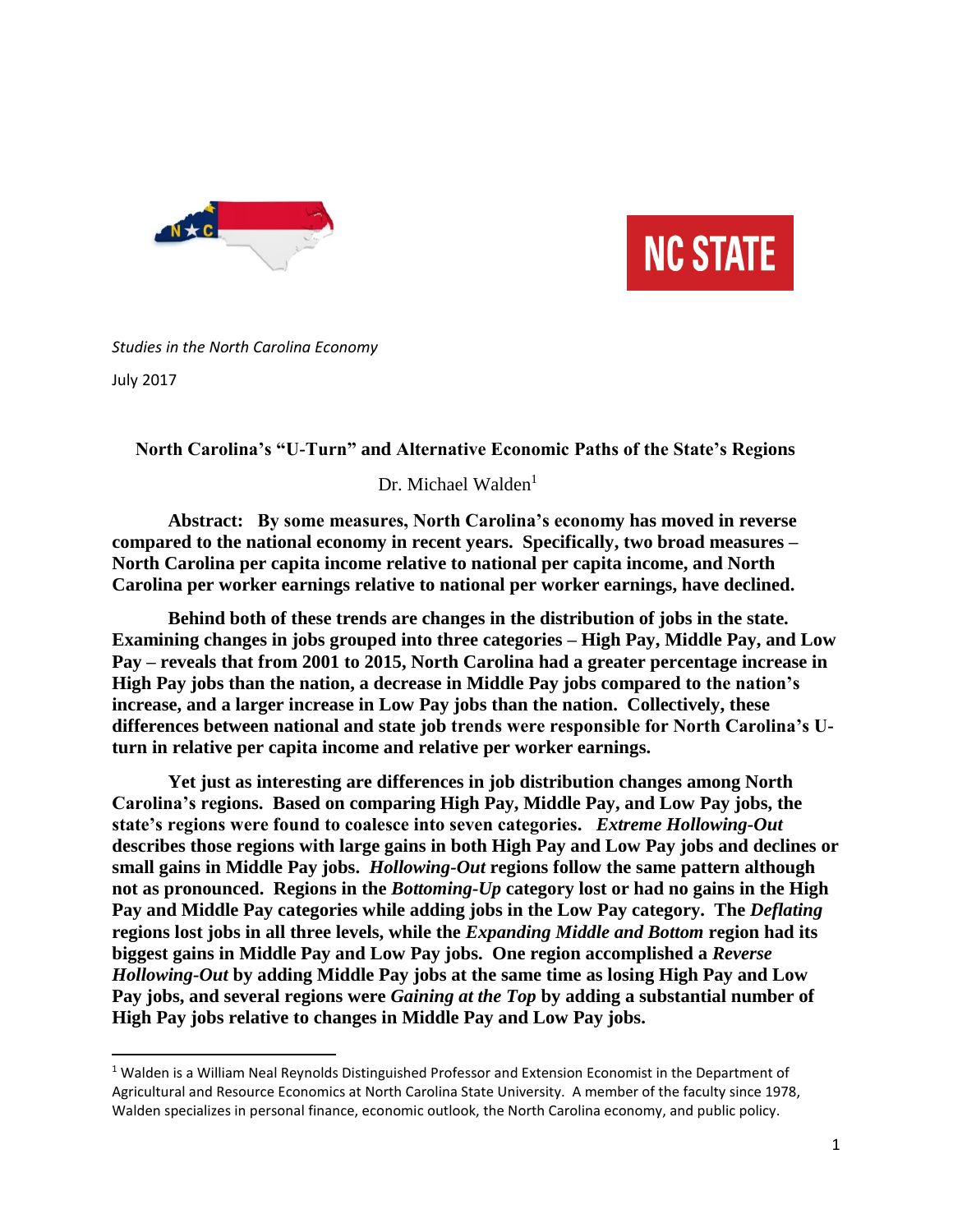### The Turn

 $\overline{\phantom{a}}$ 

One of the frequently used ways to measure the degree of economic progress in any economy is per capita income. Simply measured, *per capita income* is the total personal income in an economy divided by the resident population in that economy.<sup>2</sup> An alternative – and some say preferred – measure is labor earnings (wages, salaries, proprietors' income) in an economy divided by the number of workers (full-time and part-time workers plus company owners) in the economy. This alternative measure is termed *per worker earnings*.

Often per capita income and per worker earnings for a state or local economy are compared to the same measures for the nation to form *relative per capita income* and *relative per worker earnings*. This is done by dividing the state or local measure by the comparable national measure.

North Carolina's relative per capita income rose throughout most of the 20<sup>th</sup> century. In 1930 the measure stood at 0.46; in 1940 it was 0.54; in 1950 and 1960 the measure had risen to 0.72; and in 1970 relative per capita income was  $0.81<sup>3</sup>$ . These improvements reflected the long term economic changes in the state in first moving from a relatively low-skilled agrarian economy to a skilled manufacturing economy and then to an economy with a mix of skilled manufacturing and high-skilled professional jobs.

Recent trends in North Carolina's relative per capita income are shown in Figure 1. Here it can be seen that the state's progress as measured by relative per capita income has first stalled and then reversed. In other words, North Carolina has experienced a "U-turn" in relative per capita income. The state's relative per capita income peaked in 1997 at 0.93 but has since fallen on trend, reaching 0.85 in 2016. The decline has continued past the Great Recession.<sup>4</sup>

Recent trends in North Carolina's relative per worker earnings are depicted in Figure 2.<sup>5</sup> Although not as dramatic as for relative per capita income, there is still a decline in the measure since 2008 when the state's relative per worker earnings reached 0.96. In 2015 the value was  $0.88^{6}$ 

<sup>&</sup>lt;sup>2</sup> Personal income is income from all sources, including income from wages, salaries, investment returns, and transfer payments to individuals.

<sup>&</sup>lt;sup>3</sup> After multiplying by 100, the measures give the percentage of North Carolina's per capita income of national per capita income. So, for example, North Carolina's 1970 per capita income was 81% of the national per capita income. The relative measures do not account for potential differences in the purchasing power of dollars between North Carolina and the nation. Recent research shows North Carolina's cost-of-living is approximately 5% less than the national average cost-of-living (Missouri Economic Research and Information Center, *Cost of Living Data Series, First Quarter, 2017*, at www.missourieconomy.org/indicators/cost\_of\_living).

<sup>4</sup> The Great Recession officially ended in June 2009 based on calibrations by the National Bureau of Economic Research. However, the job market did not begin improving until early 2010.

<sup>5</sup> State data for earnings per worker are only available since 1969 and – at the time of the research – until 2015.

<sup>6</sup> There could be numerous reasons for differences between North Carolina's relative per capita income and relative per worker earnings. One of the most prominent could be the lower labor force participation rate in the state compared to the nation, which runs almost 1 percentage point under the national rate. Data for relative per worker earnings in 2016 were not available at the time of the analysis.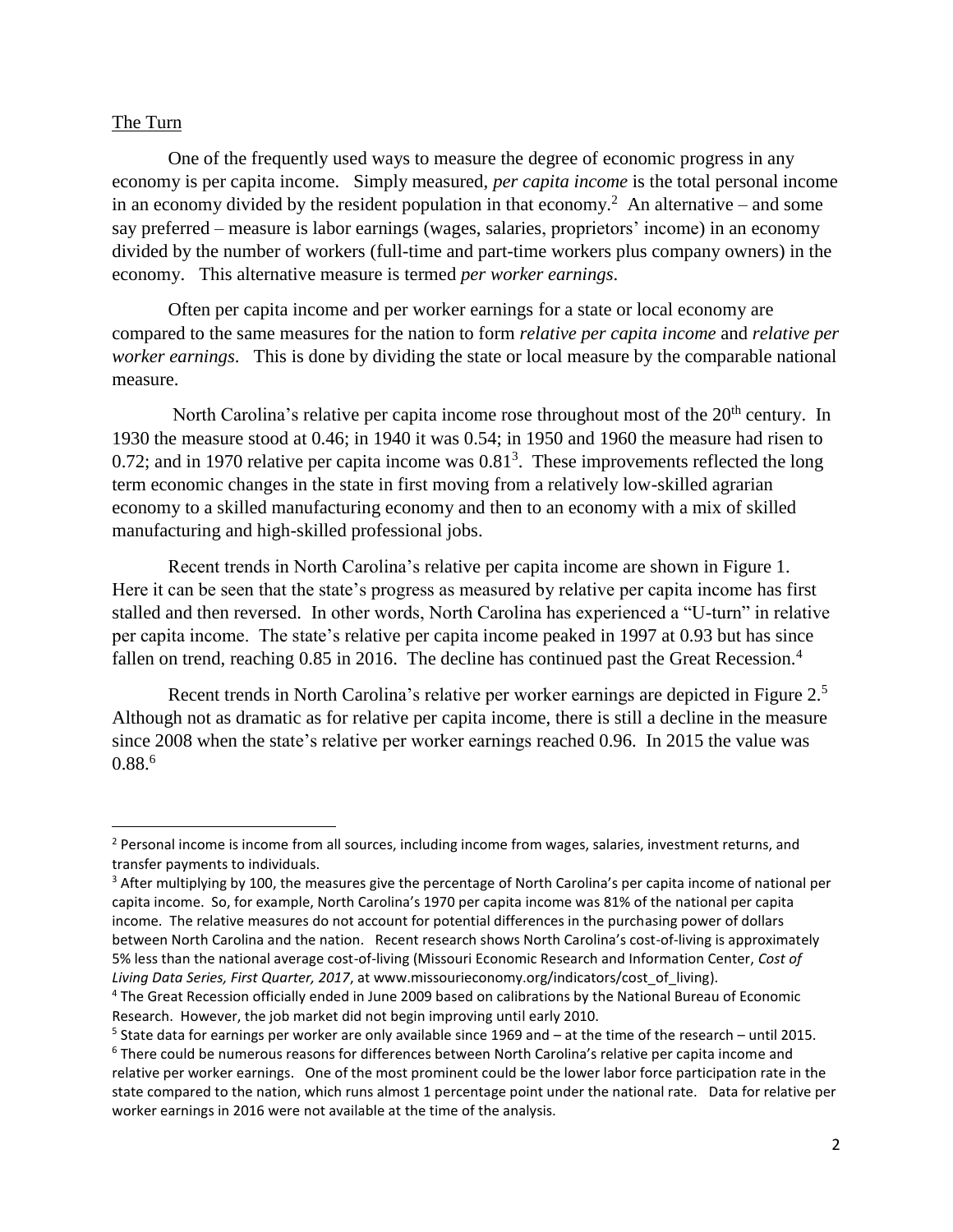

**Figure 1. North Carolina Relative per Capita Income, 1969-2016 (blue is actual data, red is trend line).**

Source: U.S. Dept. of Commerce, Bureau of Economic Analysis. Trend line uses a second-degree polynomial.





Source: U.S. Dept. of Commerce, Bureau of Economic Analysis. Trend line uses a second-degree polynomial.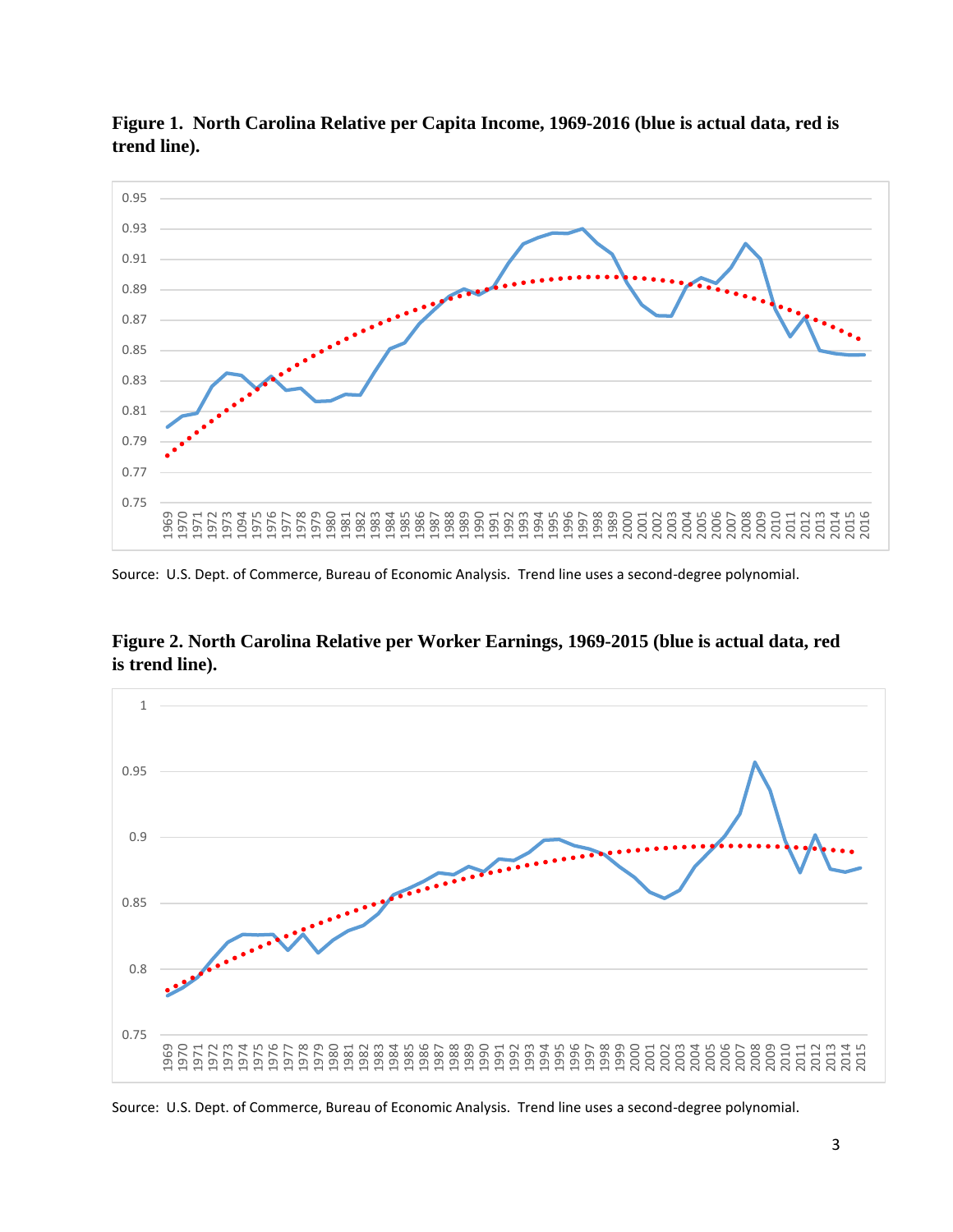### Analysis

 $\overline{a}$ 

Behind the U-turns in both relative per capita income and relative per worker earnings are likely changes in North Carolina's employment composition compared to the nation. Changes in employment composition can be different for the state and the nation. Changes in employment composition can also be different for regions within the state.

To examine regional differences in employment composition in North Carolina, the U.S. Census Bureau's definitions of metropolitan, micropolitan, and rural regions are used (Figure 3). A metropolitan region (termed "metropolitan statistical area" in Figure 3) is a collection of economically and socially interrelated counties with an urban core (city) of 50,000 or more population. A micropolitan region (termed "micropolitan statistical area" in Figure 3) is a collection of economically and socially interrelated counties with an urban core (city) of at least 10,000 but less than 50,000 population. For purposes of this study, counties meeting neither of these conditions are termed rural, although it is important to note that some counties in both metropolitan and micropolitan regions can be "rural" in nature with low population densities. Where metropolitan areas cross state lines, only the North Carolina component counties are used in the analysis.

To investigate these changes in national, North Carolina, and North Carolina regional employment compositions, jobs are grouped into three categories based on average annual salaries. "High Pay" jobs are in the management, professional and technical services, financial services, and information economic sectors. "Middle Pay" jobs include positions in the construction, manufacturing, education, health care, wholesale trade, and transportation industries. "Low Pay" jobs are employment in natural resources, administrative services, leisure and hospitality, retail trade, and other services.<sup>7</sup>

Table 1 shows the percentage change in the number of High Pay, Middle Pay, and Low Pay job categories for the nation, North Carolina, and the state's metropolitan, micropolitan, and rural regions between the years 2001 and 2015. The two years are the earliest and latest available at the time of the analysis. $8$  The year 2001 is close to the peak year in the trend paths (red dotted lines in Figures 1 and 2) for both relative per capita income and relative per worker earnings.

Comparing the first two rows for the U.S. and North Carolina reveals why the U-turn has occurred in the state. Although North Carolina had a gain in High Pay jobs over three times greater than in the nation, the state's gain in Low Pay jobs was almost twice as great as in the nation, and – perhaps most importantly – the state lost over 5% of its Middle Pay jobs while the nation was adding almost 6% to Middle Pay jobs. In aggregate, these changes were enough to create the U-turn in North Carolina's per capita income and per worker earnings relative to the nation.

<sup>&</sup>lt;sup>7</sup> The average annual salaries in High Pay jobs range between \$77,000 and \$104,000; in Middle Pay jobs they span \$45,000 to \$69,000; and in Low Pay jobs the range is from \$18,000 to \$35,000. All average salaries are for North Carolina for 2015 and are from the U.S. Bureau of Labor Statistics.

<sup>&</sup>lt;sup>8</sup> Data are from the Quarterly Census of Employment and Wages of the U.S. Bureau of Labor Statistics.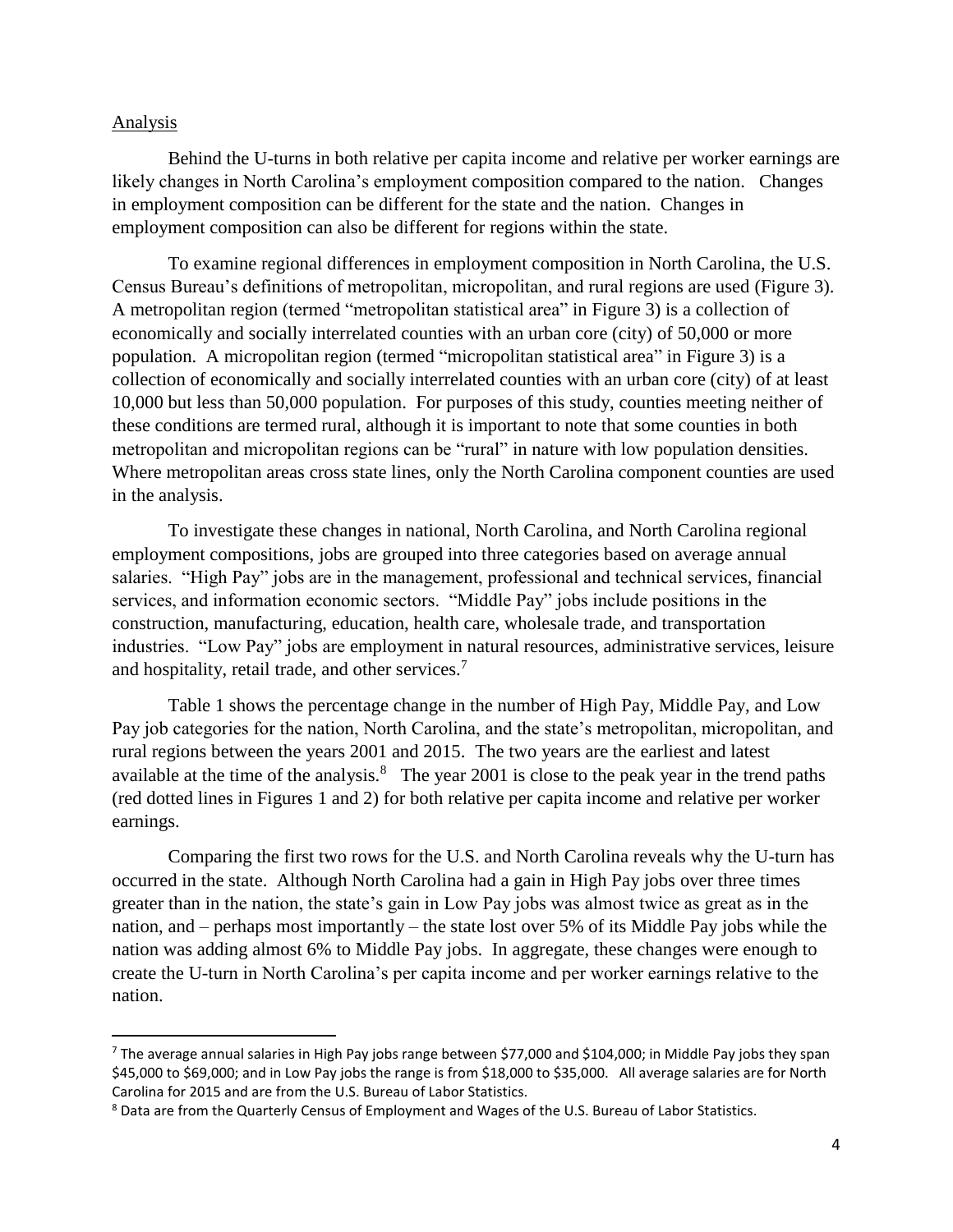





5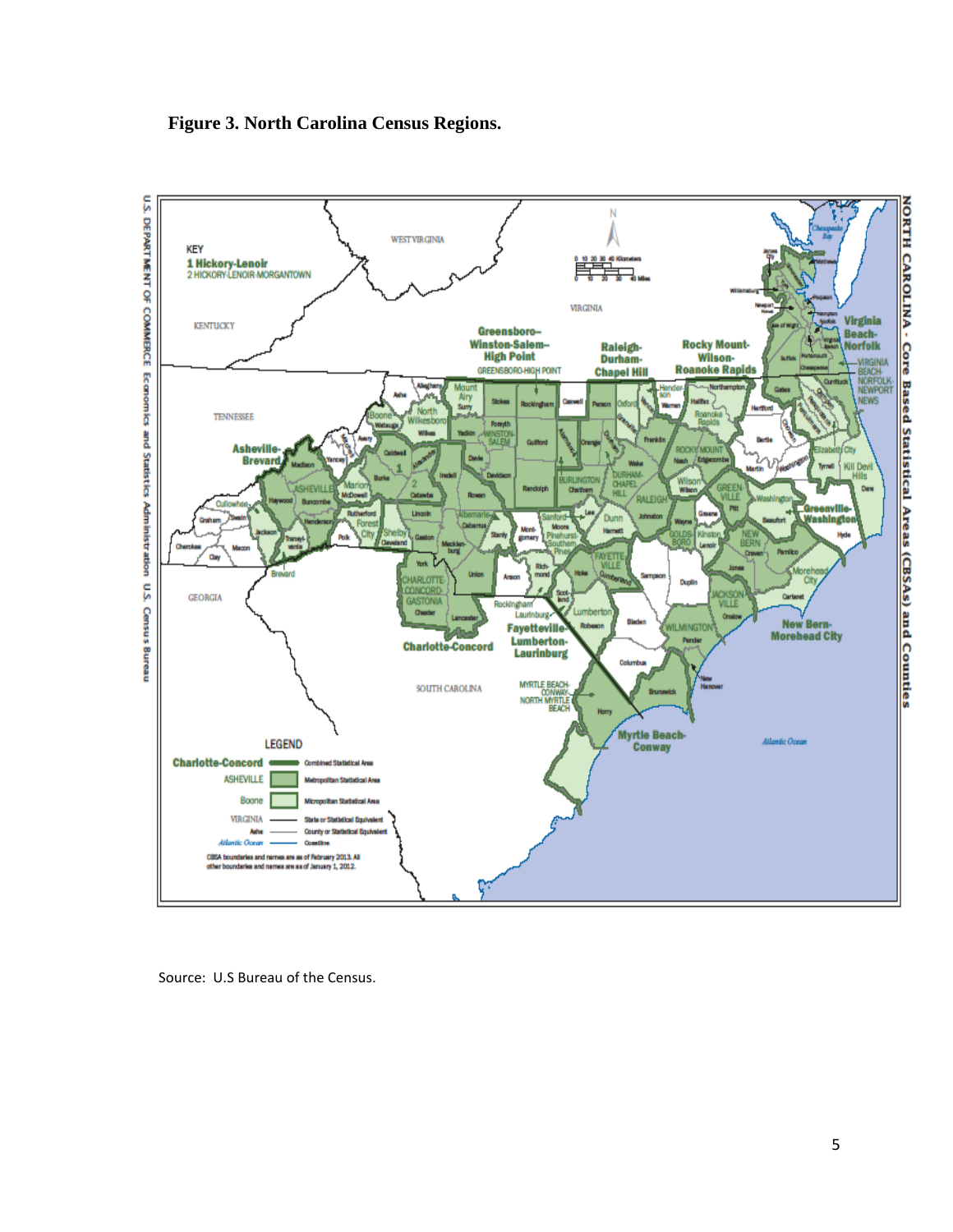# **Table 1. Trends in Relative per Worker Income and Labor Market Changes in North Carolina Regions.**

| Region                       | Type           |          | High Pay Change Middle Pay Change Low Pay Change |          |
|------------------------------|----------------|----------|--------------------------------------------------|----------|
| U.S.                         | $\blacksquare$ | 7.5%     | 5.9%                                             | 12.5%    |
| North Carolina               |                | 25.2%    | $-5.2%$                                          | 29.4%    |
| <b>Extreme Hollowing-Out</b> |                |          |                                                  |          |
| Asheville                    | Metro          | 31.9%    | 2.7%                                             | 24.5%    |
| Charlotte                    | Metro          | 39.0%    | 1.8%                                             | 43.6%    |
| Wilmington                   | Metro          | 45.5%    | 5.8%                                             | 31.7%    |
| Winston-Salem                | Metro          | 15.6%    | $-11.6%$                                         | 17.7%    |
| Albemarle                    | Micro          | 22.2%    | $-22.7%$                                         | 23.5%    |
| Kill Devil Hills             | Micro          | 25.0%    | $-2.3%$                                          | 14.8%    |
| West                         | Rural          | 26.5%    | $-17.4%$                                         | 15.8%    |
| <b>Hollowing-Out</b>         |                |          |                                                  |          |
| Boone                        | Metro          | 10.5%    | $-6.0%$                                          | 7.9%     |
| <b>Brunswick</b>             | Metro          | 16.0%    | 7.5%                                             | 61.5%    |
| Durham                       | Metro          | 21.6%    | 13.7%                                            | 18.4%    |
| Greenville                   | Metro          | 16.7%    | $-10.1%$                                         | 8.0%     |
| Fayetteville                 | Metro          | 2.0%     | $-3.4%$                                          | 17.6%    |
| Hickory                      | Metro          | 4.4%     | $-30.5%$                                         | 2.0%     |
| Jacksonville                 | Metro          | 30.0%    | 6.2%                                             | 32.7%    |
| Raleigh                      | Metro          | 40.5%    | 27.1%                                            | 95.3%    |
| <b>Brevard</b>               | Micro          | 16.7%    | $-26.9%$                                         | 3.2%     |
| Elizabeth City               | Micro          | 27.3%    | $-2.4%$                                          | 9.5%     |
| Mt. Airy                     | Micro          | 25.0%    | $-37.2%$                                         | 11.4%    |
| Pinehurst                    | Micro          | 33.3%    | $-2.0%$                                          | 10.1%    |
| Wilson                       | Micro          | 5.1%     | $-11.1%$                                         | 2.0%     |
| <b>Bottoming-Up</b>          |                |          |                                                  |          |
| Burlington                   | Metro          | $-47.9%$ | $-14.2%$                                         | 15.3%    |
| Greensboro                   | Metro          | $-3.1%$  | $-10.8%$                                         | 14.1%    |
| New Bern                     | Metro          | $-6.1%$  | $-4.4%$                                          | 15.8%    |
| Cullowhee                    | Micro          | $-12.5%$ | $-22.9%$                                         | 8.7%     |
| Dunn                         | Micro          | $-5.3%$  | $-8.9%$                                          | 44.6%    |
| Lumberton                    | Micro          | $-4.8%$  | $-5.0%$                                          | 14.9%    |
| Marion                       | Micro          | 0.0%     | $-15.4%$                                         | 48.4%    |
| Morehead City                | Micro          | $-5.0%$  | $-5.0%$                                          | 11.5%    |
| Oxford                       | Micro          | $-20.0%$ | $-4.2%$                                          | 41.4%    |
| Rockingham                   | Micro          | $-40.0%$ | $-27.3%$                                         | 2.6%     |
| Sanford                      | Micro          | $-20.0%$ | $-17.3%$                                         | 14.7%    |
| Shelby                       | Micro          | $-15.8%$ | $-11.7%$                                         | 10.5%    |
| Washington                   | Micro          | $-8.3%$  | $-19.6%$                                         | 14.3%    |
| Mountain                     | Rural          | 0.0%     | $-31.0%$                                         | 11.5%    |
| Northeast                    | Rural          | $-16.7%$ | $-14.5%$                                         | 1.0%     |
| Piedmont                     | Rural          | 0.0%     | $-25.2%$                                         | 1.8%     |
| <b>Deflating</b>             |                |          |                                                  |          |
| <b>Rocky Mount</b>           | Metro          | $-6.3%$  | $-22.6%$                                         | $-4.1%$  |
| Laurinburg                   | Micro          | $-37.5%$ | $-44.6%$                                         | $-26.9%$ |
| North Wilkesboro             | Micro          | $-26.2%$ | $-24.6%$                                         | $-12.1%$ |
| Roanoke Rapids               | Micro          | $-16.7%$ | $-4.3%$                                          | $-7.4%$  |
|                              |                |          |                                                  |          |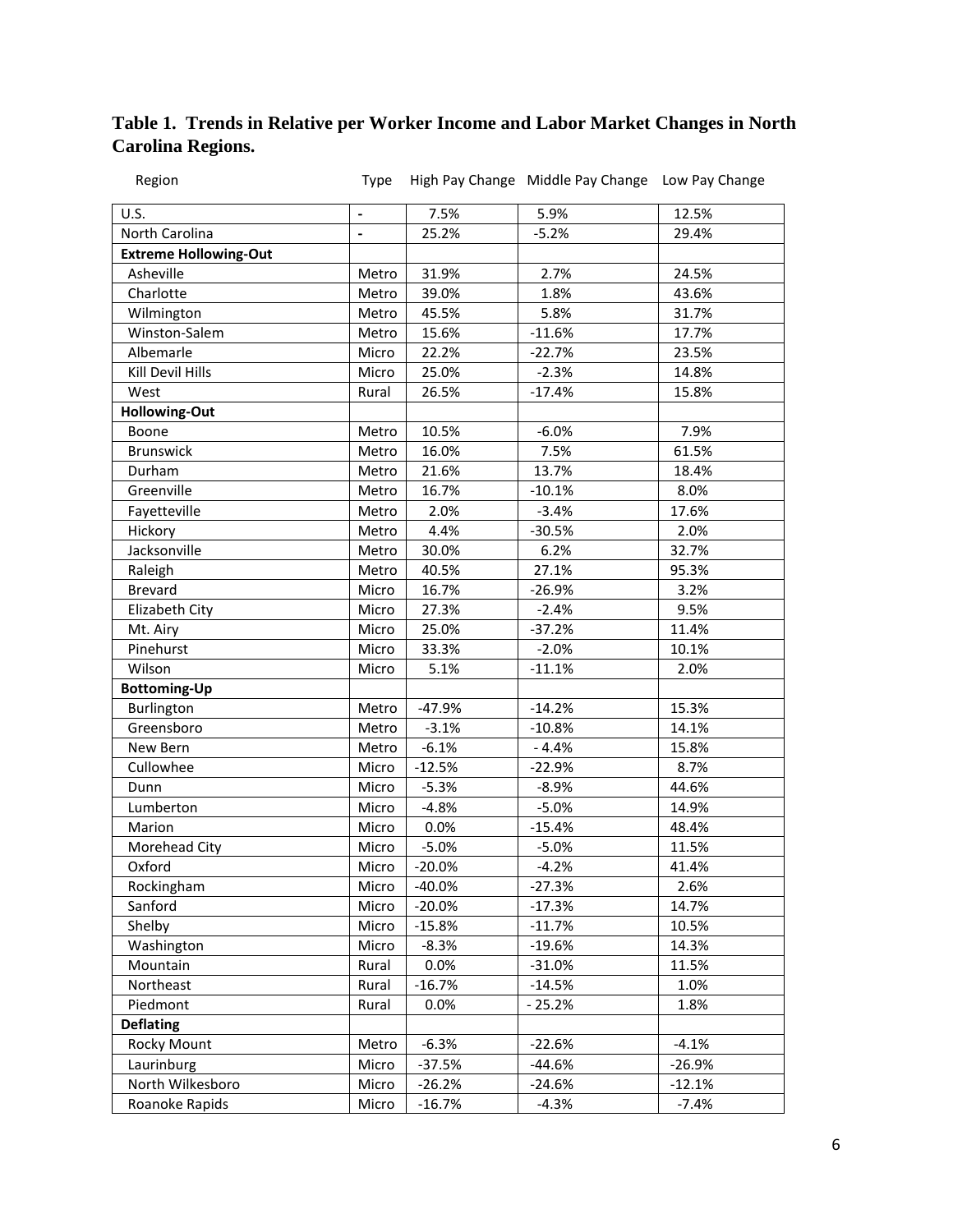| Region                             | Type  |          | High Pay Change Middle Pay Change | Low Pay Change |
|------------------------------------|-------|----------|-----------------------------------|----------------|
| <b>Expanding Middle and Bottom</b> |       |          |                                   |                |
| <b>Currituck-Gates</b>             | Metro | 33.3%    | 38.1%                             | 60.9%          |
| <b>Reverse Hollowing-Out</b>       |       |          |                                   |                |
| Kinston                            | Micro | $-20.0%$ | 4.8%                              | $-8.9%$        |
| <b>Gaining at the Top</b>          |       |          |                                   |                |
| <b>Forest City</b>                 | Micro | 54.5%    | $-44.6%$                          | 3.6%           |
| Goldsboro                          | Micro | 11.1%    | $-6.6%$                           | $-5.0%$        |
| Henderson                          | Micro | 62.5%    | $-19.1%$                          | $-26.2%$       |
| Downeast                           | Rural | 16.2%    | $-6.9%$                           | $-2.8%$        |

### **Table 1 continued.**

l

The same changes can be observed adjusting for the differences in total job growth in the nation (7.6% aggregate job growth) and North Carolina (10.5% aggregate job growth) over the 2001-2015 period. Per 1% aggregate job growth, the nation added 1 High Pay job but North Carolina added 2.4. However, per 1% aggregate job growth, the nation added 0.8 Middle Pay jobs while North Carolina lost 0.5 Middle Pay jobs, and the nation added 1.6 Low Pay jobs compared to North Carolina adding 2.8 Low Pay jobs.

The remainder of Table 1 shows changes in High, Middle, and Low Pay jobs in North Carolina's regions, with the regions categorized by similarities in those changes. The first category, *Extreme Hollowing-Out*, includes regions with higher-than-the-nation percentage point gains in both High Pay and Low Pay jobs and a reduction or smaller-than-the-nation gain in Middle Pay jobs. "Hollowing-out" refers to the two ends of the pay distribution (High Pay and Low Pay) increasing while the middle of the pay distribution (Middle Pay) contracts or expands slightly.<sup>9</sup> For regions in the category, "hollowing-out" has occurred at a significant pace. Interestingly, Charlotte, one of the nation's fastest growing regions, is in this category.

The second category – termed *Hollowing-Out* – is also regions that have had their biggest gains in High Pay and Low Pay jobs and their smallest gains – or losses - in Middle Pay jobs. However, compared to the first category, their changes have not been as extreme. Note in this category the large gains in High Pay and Middle Pay jobs in the Raleigh region – also one of the nation's fastest growing – but also the over 90% gain in Low Pay jobs.

The third category (*Bottoming-Up)* is regions that have lost or had no gain in High Pay and Middle Pay jobs. Their entire gains have been in Low Pay jobs.

Regions in the fourth category – *Deflating* – lost jobs in all three pay categories during the 2001-2015 period. The region in the fifth category – *Expanding Middle and Bottom* – had increases in all three pay classifications, but with the largest gains in the Middle Pay and Low Pay groups. The one region in the sixth category had a gain in Middle Pay jobs combined with

<sup>9</sup> For both national and international perspectives on hollowing-out, see Ali Alichi, "Hollowing Out", *Finance and Development*, International Monetary Fund, December 2016, vol. 53, no. 4.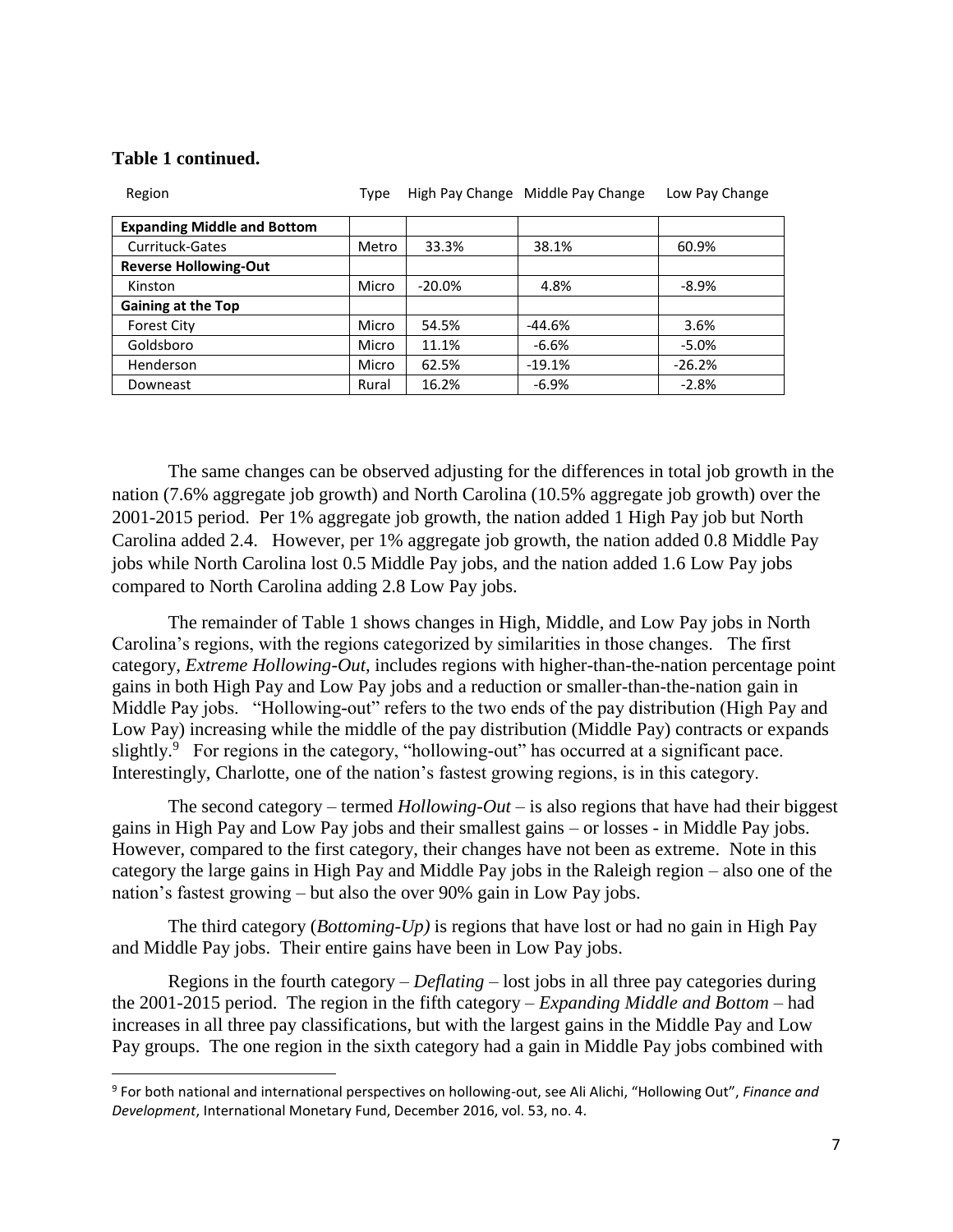losses in both High Pay and Low Pay jobs – hence the category is termed *Reverse Hollowing-Out.*

The regions in the seventh category – *Gaining at the Top* – are unusual in having had gains in High Pay jobs, losses in Middle Pay jobs, and losses or a very small gain (in the case of Forest City) in Low Pay jobs.

Figure 4 displays North Carolina's counties clustered into the seven categories. Most of the *Extreme Hollowing-Out* counties are in the mountain and western piedmont sections of the state, whereas a greater number of the *Hollowing-Out* counties are in the eastern piedmont and coastal plain sections of the state. One explanation for this pattern is the stronger importance of the state's textile and apparel manufacturing facilities in the mountain and western piedmont areas. Job losses in textile and apparel manufacturing have been large during recent decades and have been a major contributor to middle-paying manufacturing job losses. Research shows that displaced textile and apparel workers have moved to lower paying jobs.<sup>10</sup>

There are clusters of the *Bottoming-Up* counties in the mountains, piedmont, and coastal plains geographic areas of the state. However, most of the counties in these clusters are outside of state's major metropolitan areas (Guilford County, location of Greensboro, is an exception), which suggest an issue – in particular – of keeping High Pay jobs in these counties.

The majority of *Deflating* counties are in a grouping in the northeastern part of the state. They include the Rocky Mount region and the Roanoke Rapids region north of Rocky Mount. This region has been hard hit by declines in both the textile/apparel and tobacco industries. Wilkes County in the northwest and Scotland County in the south-central also have suffered from major job losses in the textile industry.

The *Expanding Middle and Bottom* category is composed of counties in the far northeastern section of the state that are linked to the Virginia Beach-Norfolk metropolitan region.

The geographic location of the final two categories, *Reverse Hollowing-Out* and the *Gaining at the Top*, is perhaps the most interesting. Kinston (located in the southeast county of Lenoir) is the one region in the *Reverse Hollowing-Out* category. The *Gaining at the Top* category includes one region in the western part of the state (Forest City, comprised of Rutherford County), one in the northern piedmont area north of Raleigh (Henderson, in Vance County), but most of the category is in the state's Downeast rural region (Bladen, Columbus, Duplin, and Sampson Counties) plus Goldsboro (Wayne County).

Since the *Reverse Hollowing-Out* and *Gaining at the Top* categories are so against the trends of the other categories, a closer look at the changes within the categories' regions is warranted.

 $\overline{\phantom{a}}$ 

<sup>&</sup>lt;sup>10</sup> United States Dept. of Agriculture, Economic Research Service, "U.S. Textile and Apparel Industries and Rural America," February 16, 2017, at https://www.ers.usda.gov/topics/crop/cotton-wool/background/us-textile-andapparel-industries-and-rural-america-aspx.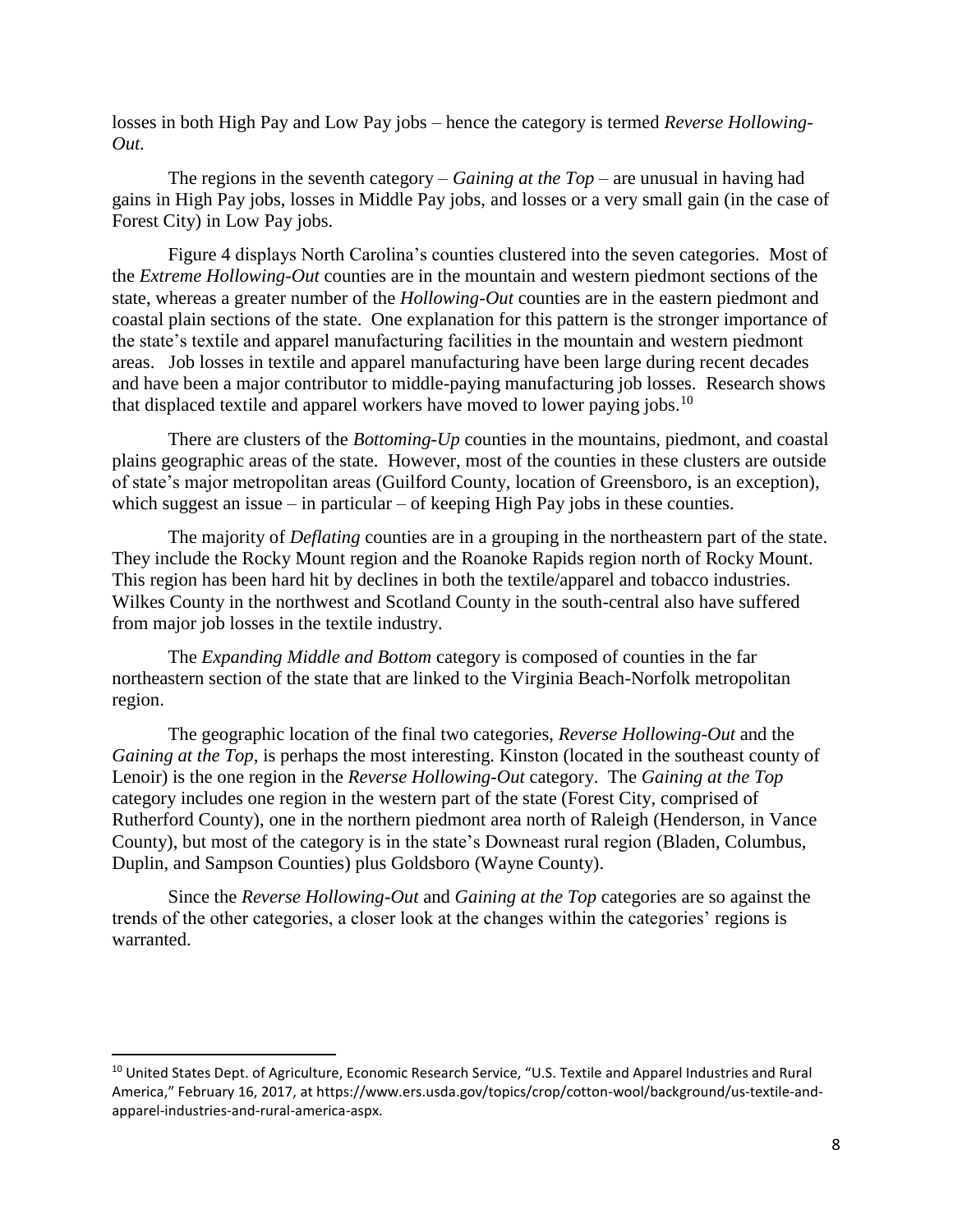

### **Figure 4. Location of Categories of Labor Market Changes in North Carolina, 2001-2015.**

| extreme hollowing-out       |
|-----------------------------|
| hollowing-out               |
| bottoming-up                |
| deflating                   |
| expanding middle and bottom |
| reverse hollowing-out       |
| gaining at the top          |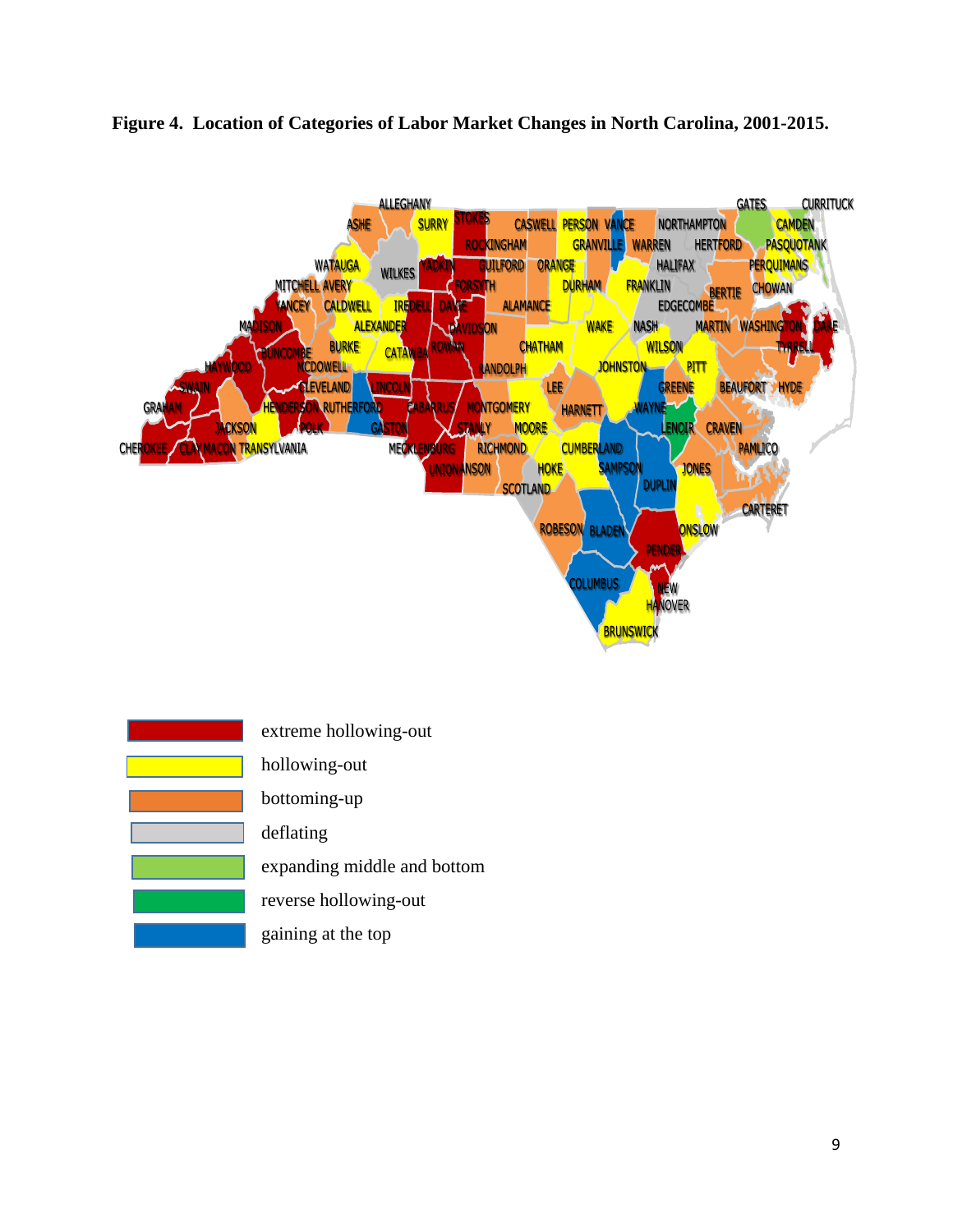Kinston's *Reverse Hollowing-Out* has been due to a jump in food manufacturing jobs. For the *Gaining at the Top* regions, the High Pay gains in Forest City resulted from the location of a Facebook data center there, which brought a substantial increase in higher-paying information sector jobs to the region. The Henderson region experienced a large (168%) increase in professional and technical jobs, likely servicing the development of second homes around Kerr Lake. A more than doubling of professional and technical jobs was behind the improvement in the Downeast region, and professional/technical and management job growth led the changes in Goldsboro. However, it should be noted that even after their gains in High-Pay jobs, the percentage of High-Pay jobs in each of the regions was under the percentage for the state in 2015.

### Conclusion

The U-turn in the state's relative per capita income and relative per worker earnings during the 21<sup>st</sup> century can be easily explained. While, on a percentage basis, the state has added more higher-paying jobs than the nation, North Carolina has also added more lower-paying jobs and has lost – rather than gained like the nation – middle-paying jobs. The combination of these changes has been enough to lower North Carolina's per capita income and per worker earnings relative to the nation between 2001 and 2015. As a shortcut, it can be said North Carolina's labor market has "hollowing-out" more than the national labor market.

Yet this hollowing-out has not occurred to the same degree in all of the state's regions, and in some regions it has not occurred at all. This finding reconfirms something what is wellknown about the recent economics of the state. While a statewide economic pattern can be identified, there can be – and indeed are – significant differences in the pattern among the state's regions. Some regions have bucked the statewide trend and gained jobs mostly at the top or the middle of the pay scale, while other regions have lost jobs in all pay categories or in the middle and bottom pay scales.

Many of these trends are a result of two factors. First, North Carolina's traditional concentration of both production and employment in the manufacturing sector, a major provider of middle-paying jobs, has declined. As employment has been downsized in this sector particularly in the last two decades – many regions have experienced major losses of middlepaying jobs.

The second factor is the rapid growth of higher-paying employment, mainly in the state's large urban centers and focused around universities and evolving technology, financial, and science-based firms. Although this trend has been positive for the state's income distribution, it has also attracted complementary lower-paying service sector employment. Usually, the percentage gain in the lower-paying jobs in these regions has been greater than the percentage gain in higher-paying jobs.

Whether the trends in North Carolina's income relative to the nation will continue or abate depends on future labor market trends. Most economists expect manufacturing to continue automating, and many expect automation to expand to other middle-paying occupations in construction, wholesaling, and transportation. If this occurs, then middle-paying positions will continue their relative decline. However, automation is also expected to make inroads in several